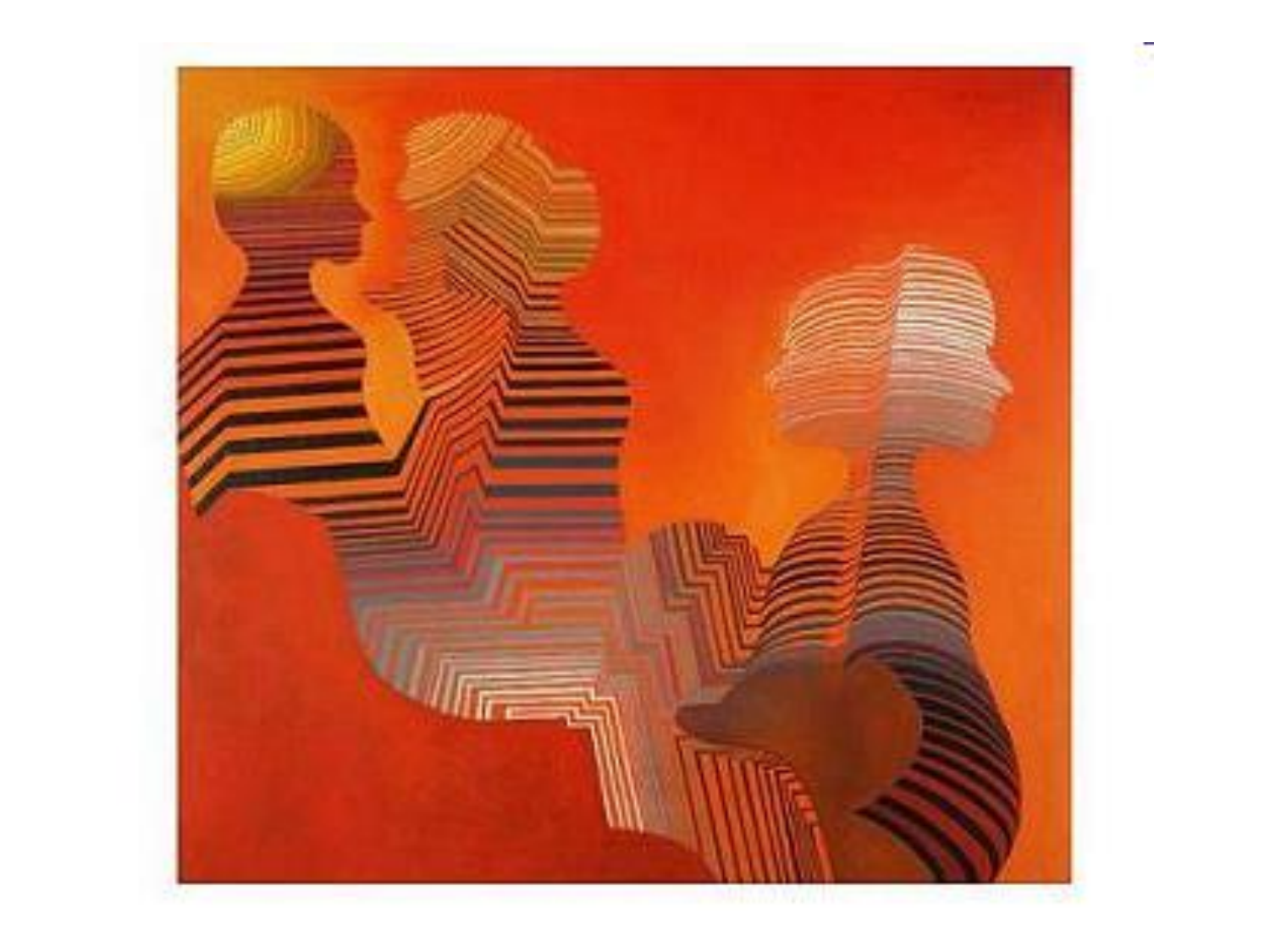# COPE CONFERENCE THEME:

## THE ECONOMY AND ECONOMICS AFTER THE CRISIS

- This economic crisis is different
- This recovery will be different
- Some jobs are permanently destroyed
- Consequently recovery will require restructuring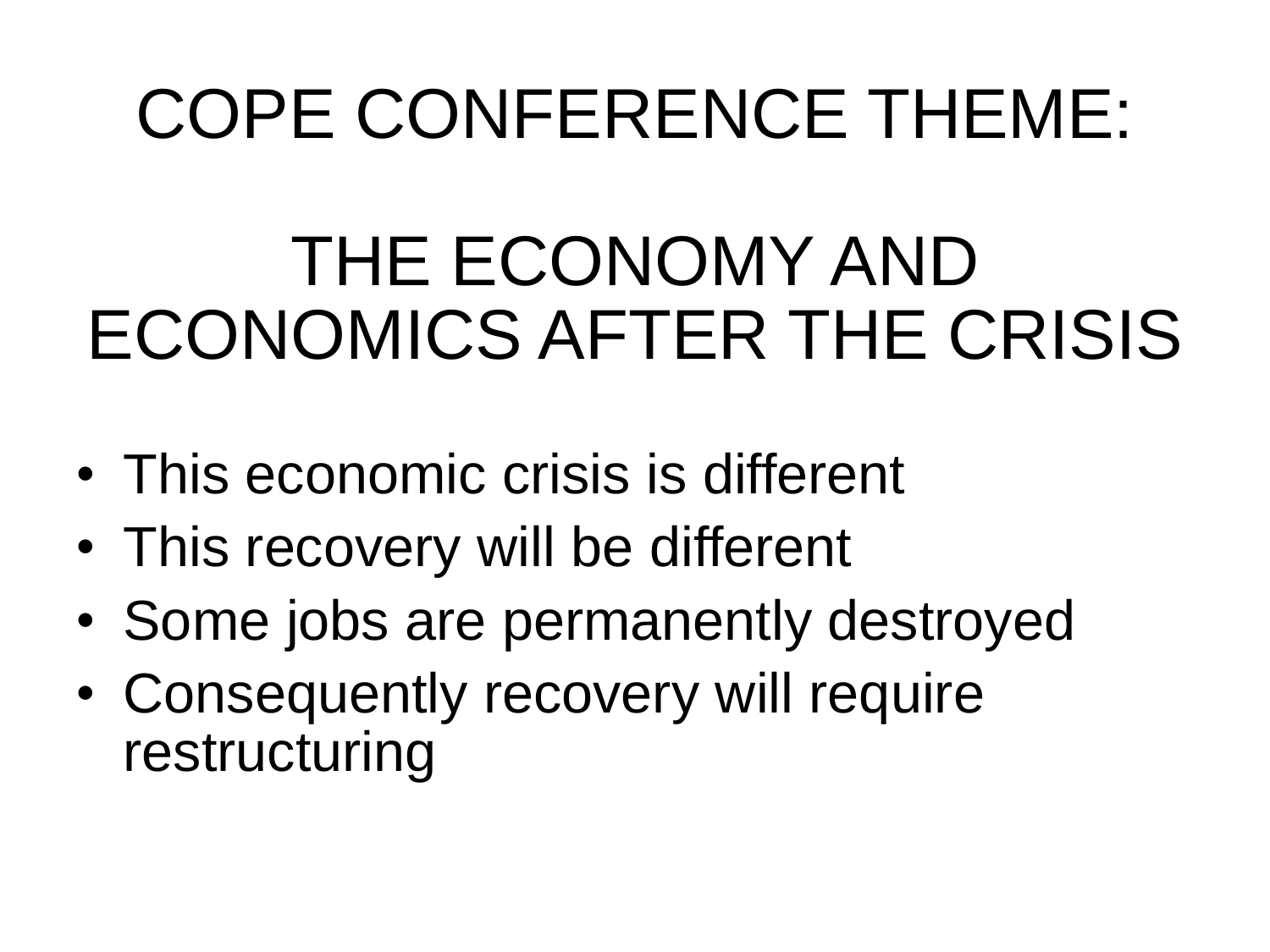## THE GENDER GAP IN "STEM" EDUCATION

## SCIENCE, TECHNOLOGY, ENGINEERING AND MATHEMATICS

Presentation by Carol Frances, PhD Claremont Graduate University to the Congress of Political Economists, International Honolulu July 2010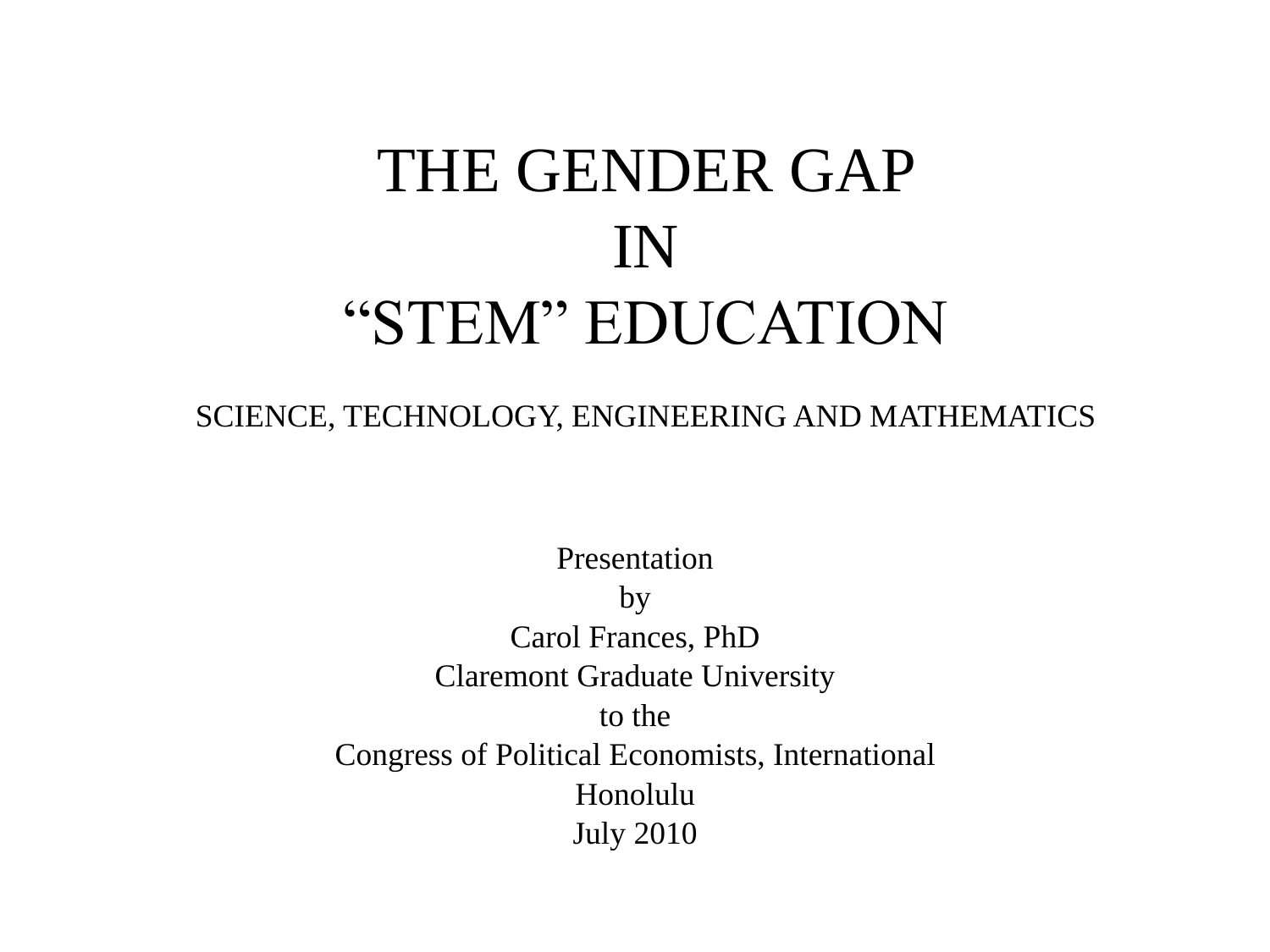## Overarching, cross-national themes:

- Economic recovery will require re-structuring
- Re-structuring will require workers prepared for jobs in the new knowledge-based economy
- Competitive advantage will require STEM professionals, proficient in Science, Technology, Engineering, and Mathematics
- What is the role of government in developing STEM professionals ???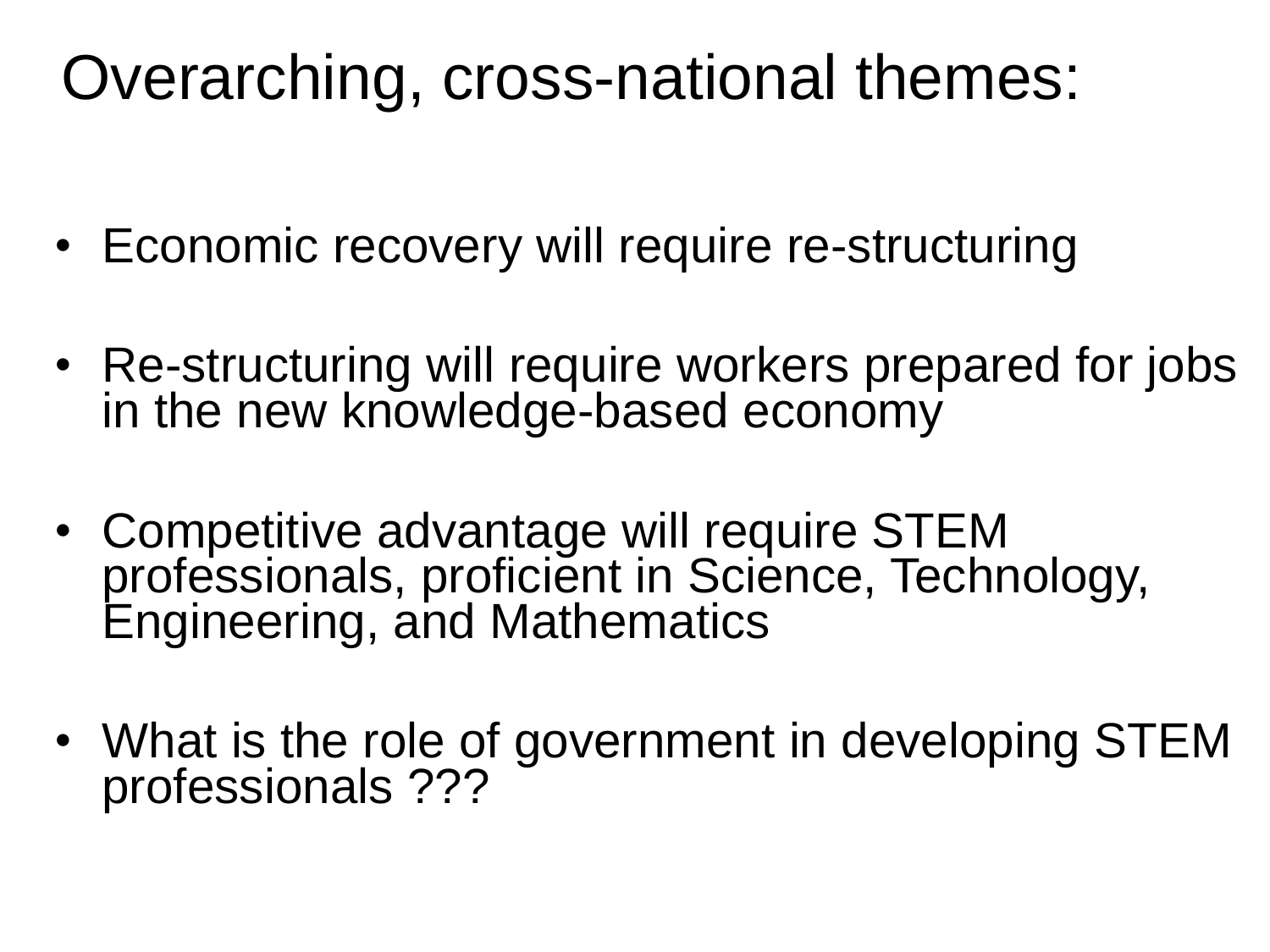# SIGNIFICANCE OF STEM PROFESSIONALS

- Source of competitiveness in the global economy
- But nations face shortages in STEM professionals
- The most successful nations will be those that succeed in educating more women to be STEM professionals
- New policy information required: STEM degrees awarded, by gender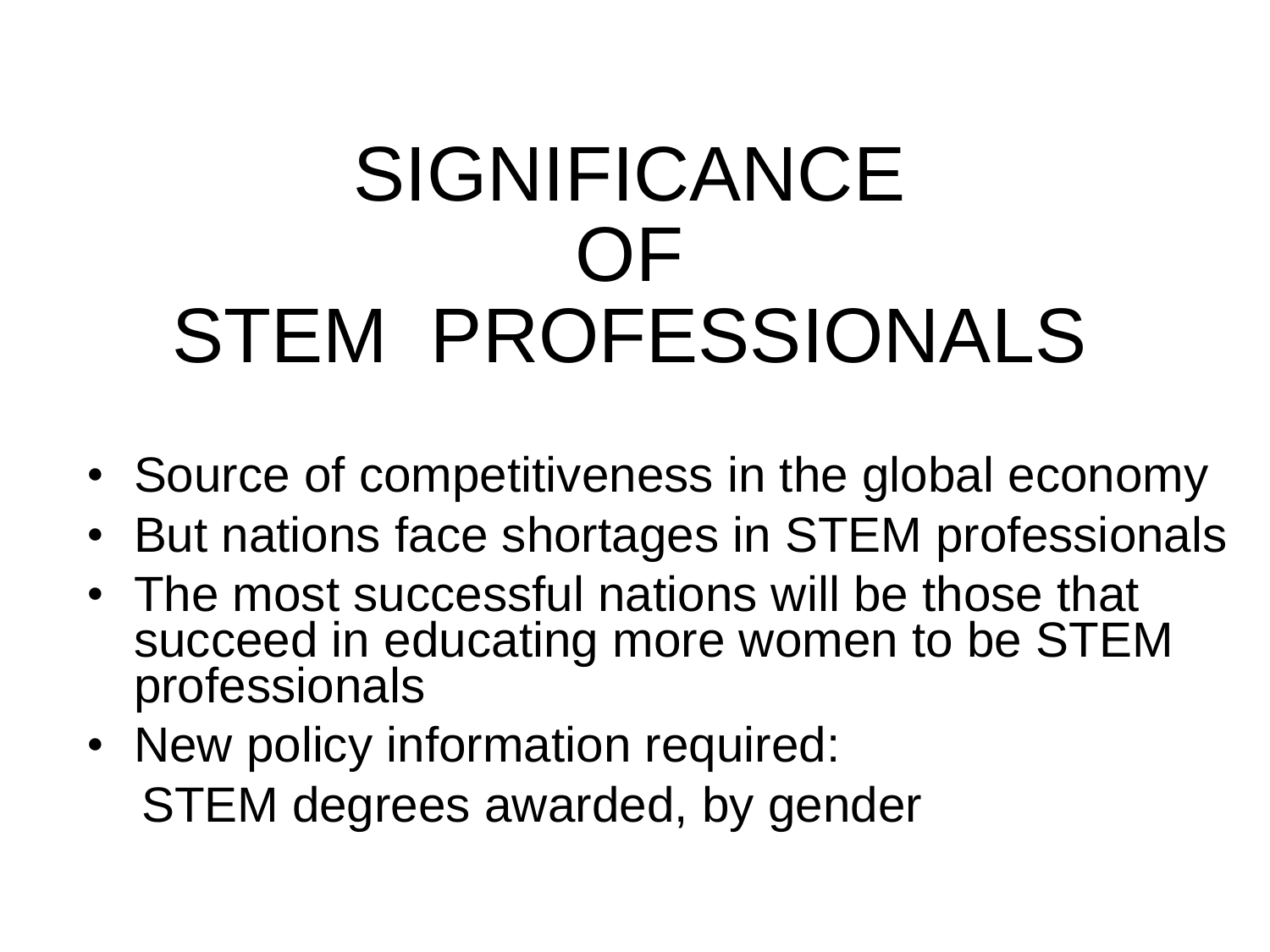# Definition of STEM

- Department of Education definition:
	- **Sciences** 
		- Physical and natural sciences
		- **Biology**
	- **Technology**
	- Engineering and engineering technology Mathematics and statistics
- National Science Foundation definition: Adds psychology and economics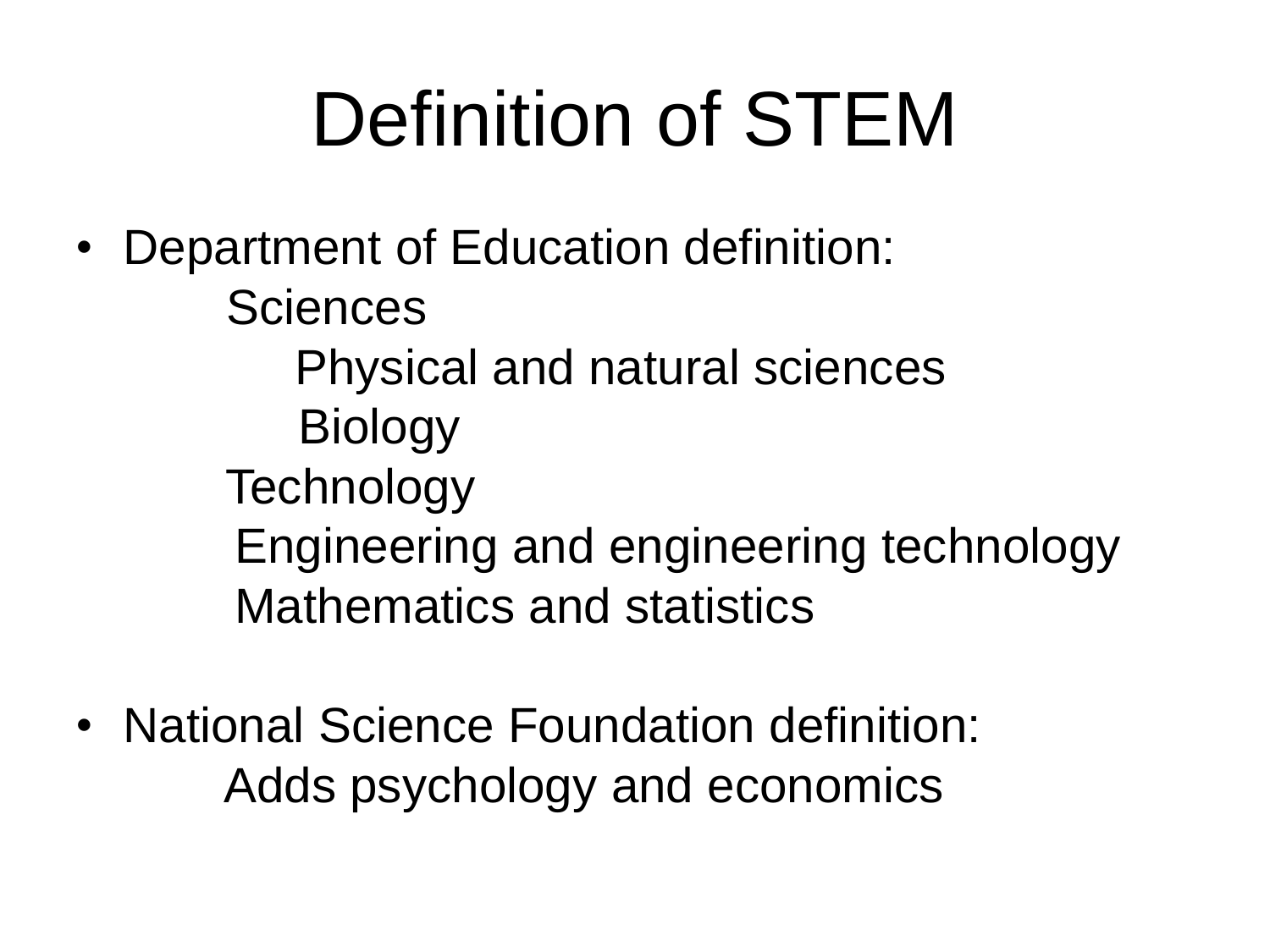# EXAMPLES OF STEM DATA USEFUL FOR POLICY DEVELOPMENT:

- Trends in the number of degrees awarded
- Trends in the number of degrees awarded, by gender
- Trends in share of degrees awarded, by gender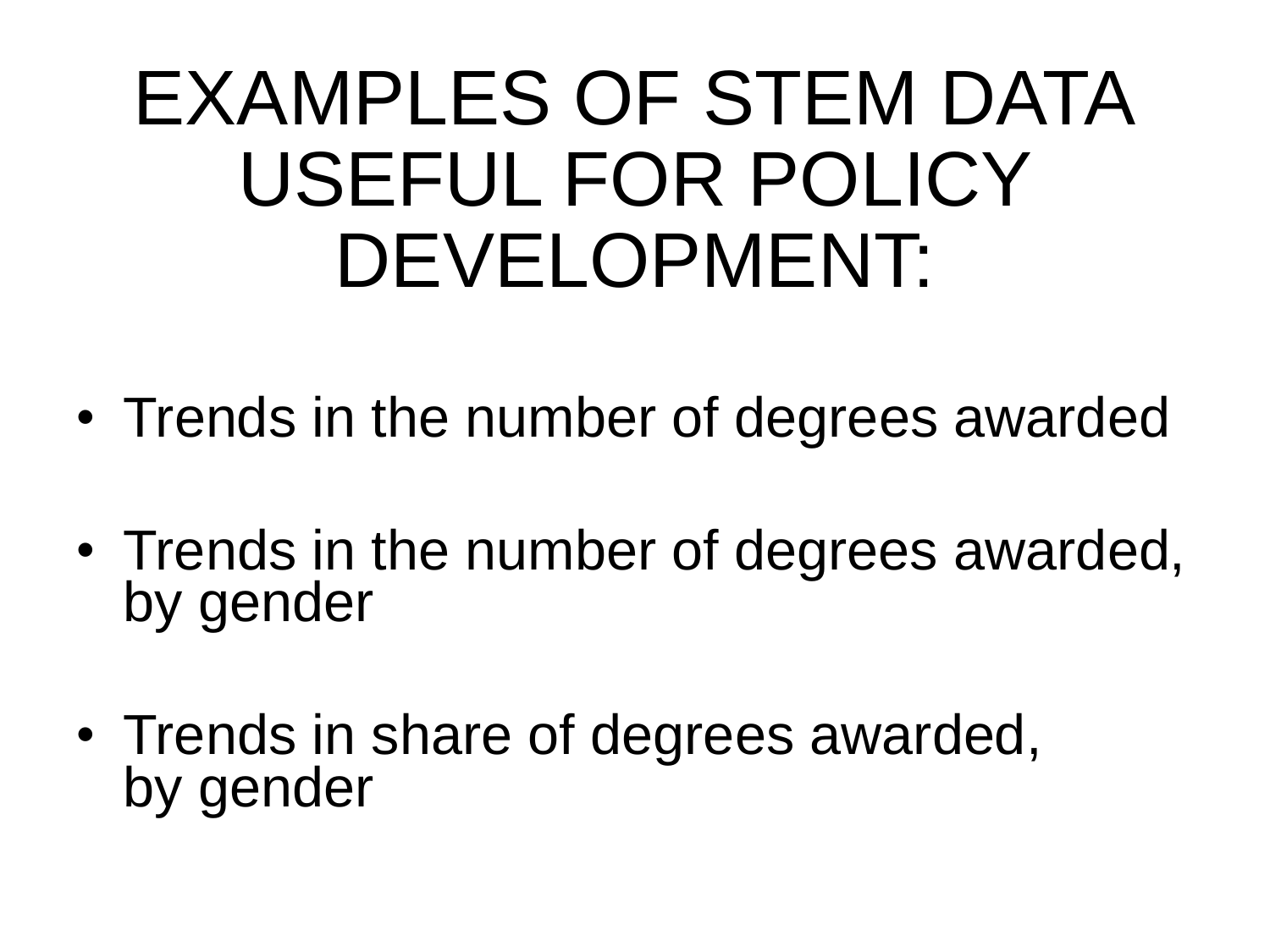#### **DEGREES AWARDED**

## **BACHELOR'S DEGREES**

#### **BY GENDER**

**1949-50 to 2007-08**



Source: U.S. Department of Education, Digest of Education Statistics: 2009, Table 268.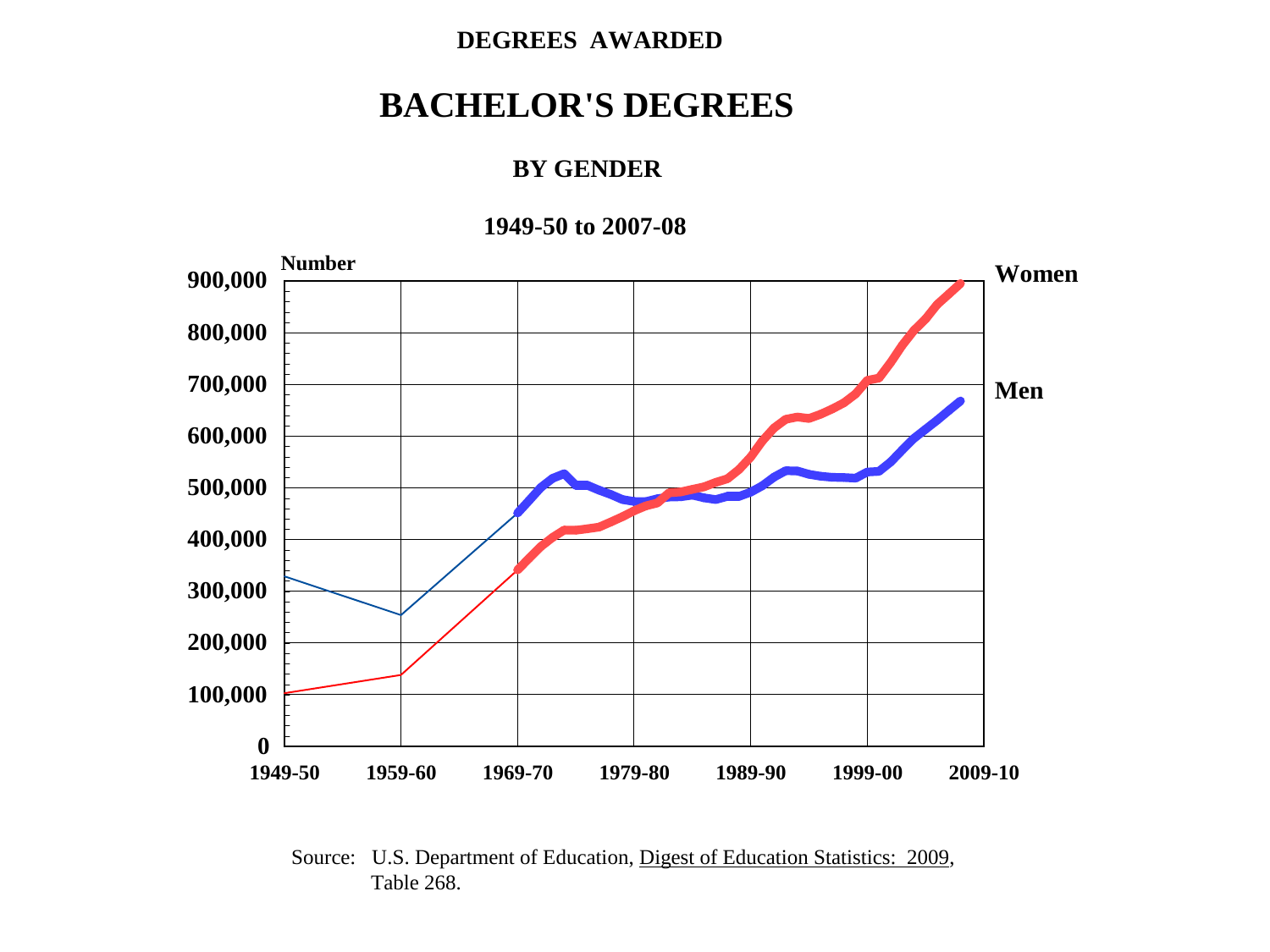#### **DEGREES AWARDED**

### **MASTER'S DEGREES**

#### **BY GENDER**

#### **1949-50 to 2007-08**



Source: U.S. Department of Education, Digest of Education Statistics: 2009, Table 268.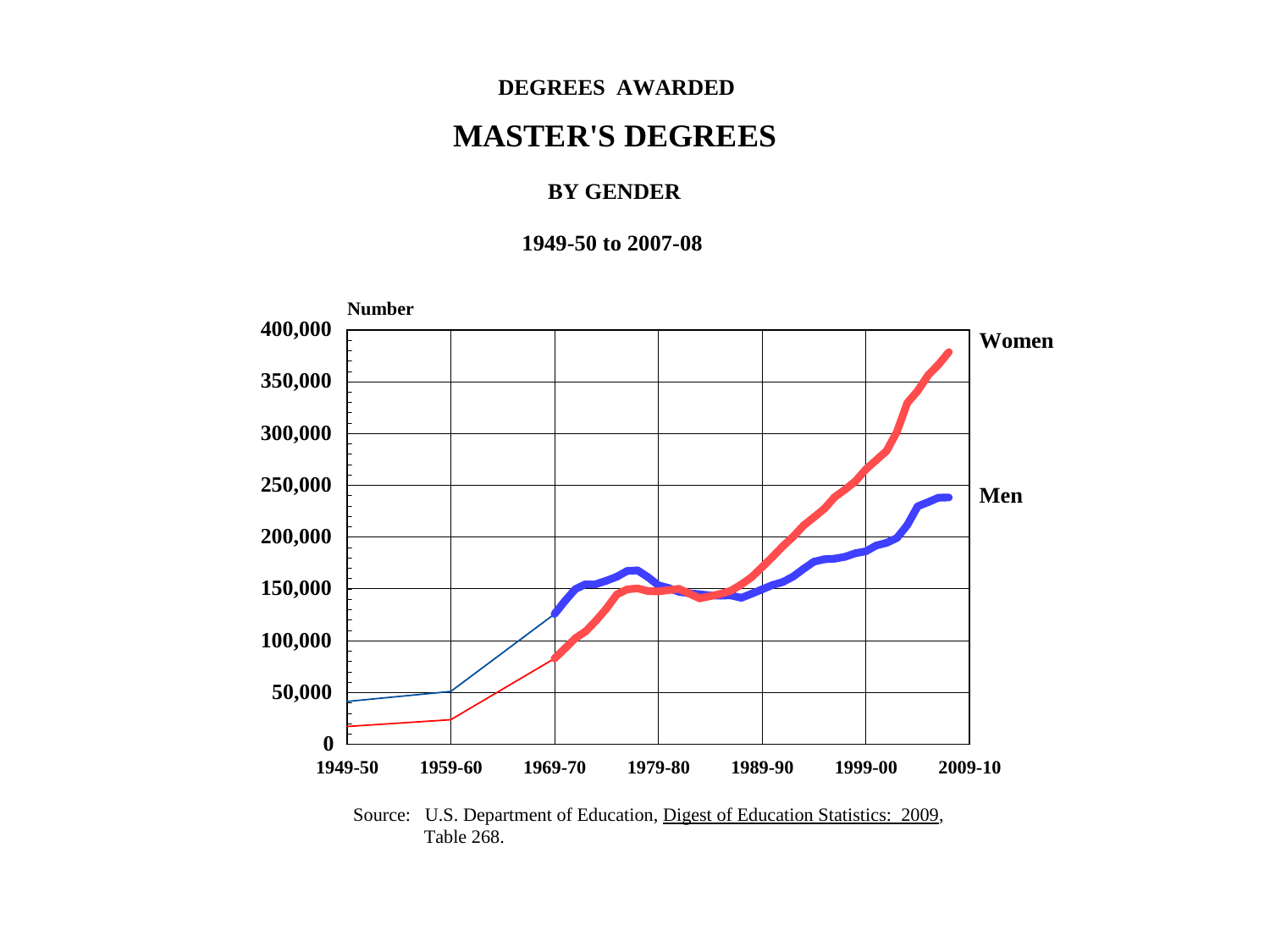#### **DEGREES AWARDED**

## **DOCTOR'S DEGREES**

#### **BY GENDER**

**1949-50 to 2007-08**



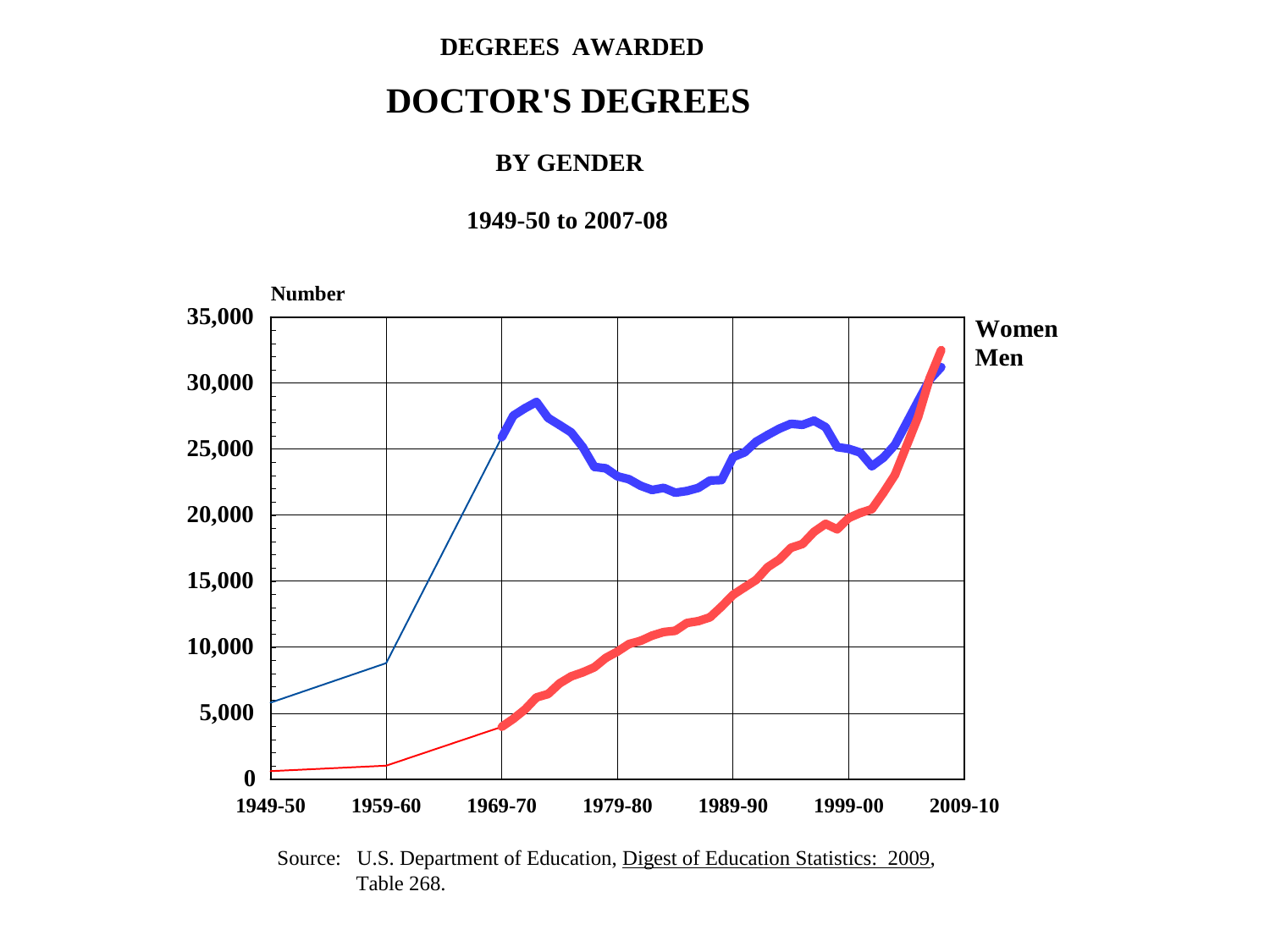#### **PERCENTAGE OF ALL DEGREES**

## **BACHELOR'S, MASTER'S AND DOCTOR'S**

#### **AWARDED TO WOMEN**



**1949-50 to 2007-08**

Source: U.S. Department of Education, Digest of Education Statistics: 2009, Table 268

.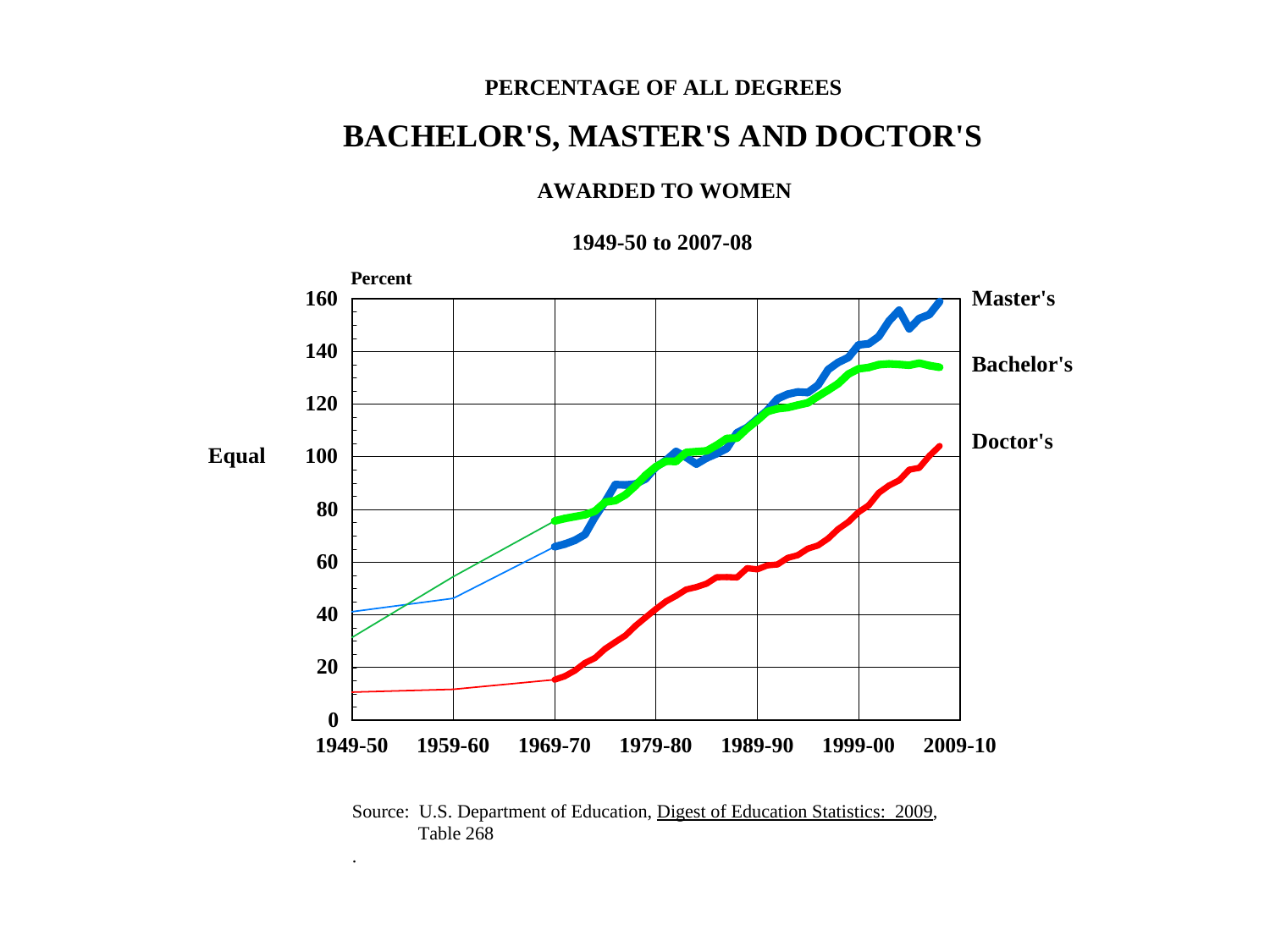#### **STEM FIELDS:**

#### **PERCENTAGE OF DOCTOR'S DEGREES AWARDED BY FIELD OF STUDY**

**BY GENDER 2005-06**



Source: U.S. Department of Education, Digest of Education Statistics: 2009. Table 320.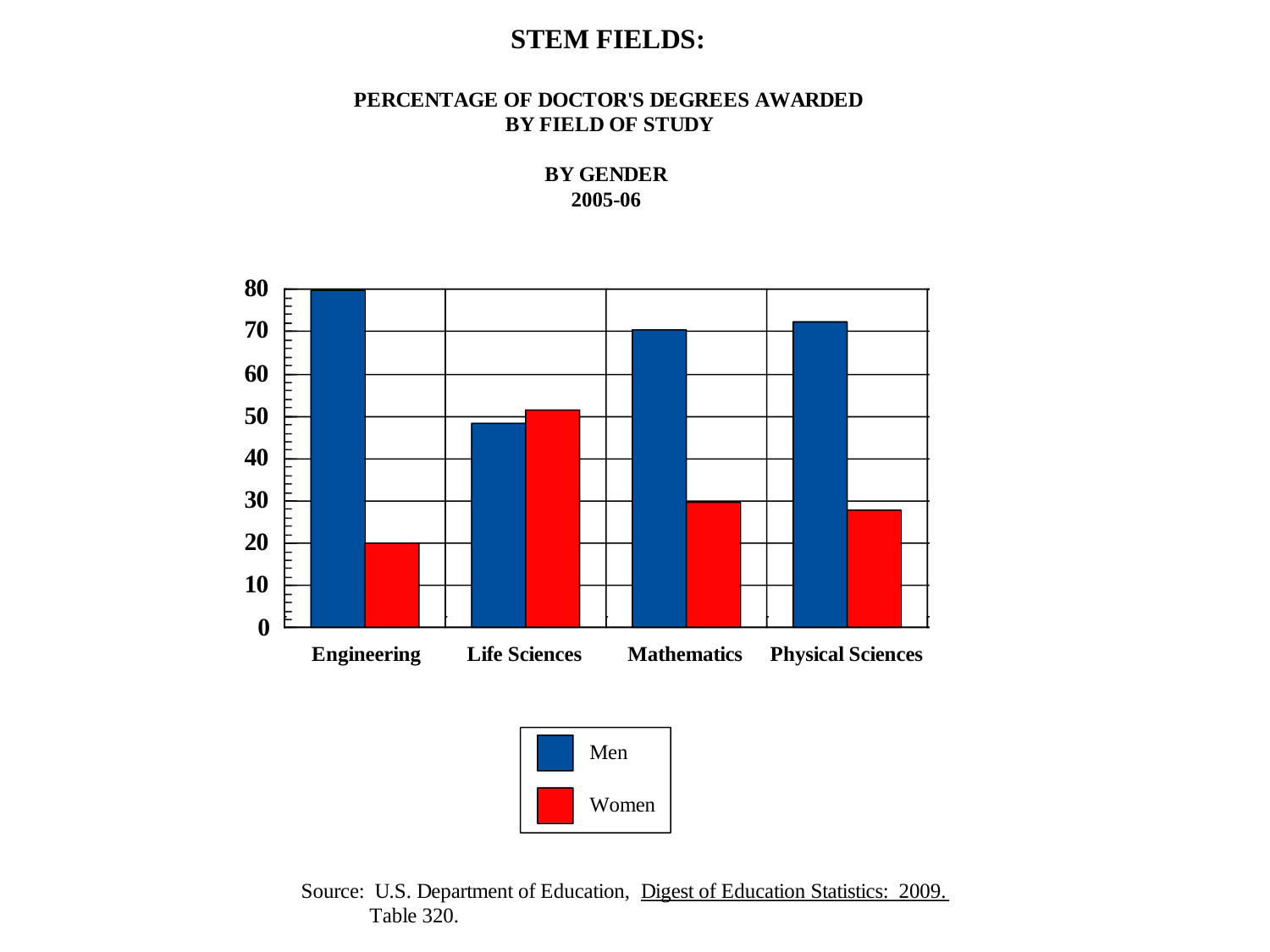### **OTHER THAN STEM FIELDS:**

#### **PERCENTAGE OF DOCTOR'S DEGREES AWARDED BY FIELD OF STUDY**



**2005-06**



Source: U.S. Department of Education, Digest of Education Statistics: 2009. Table 320.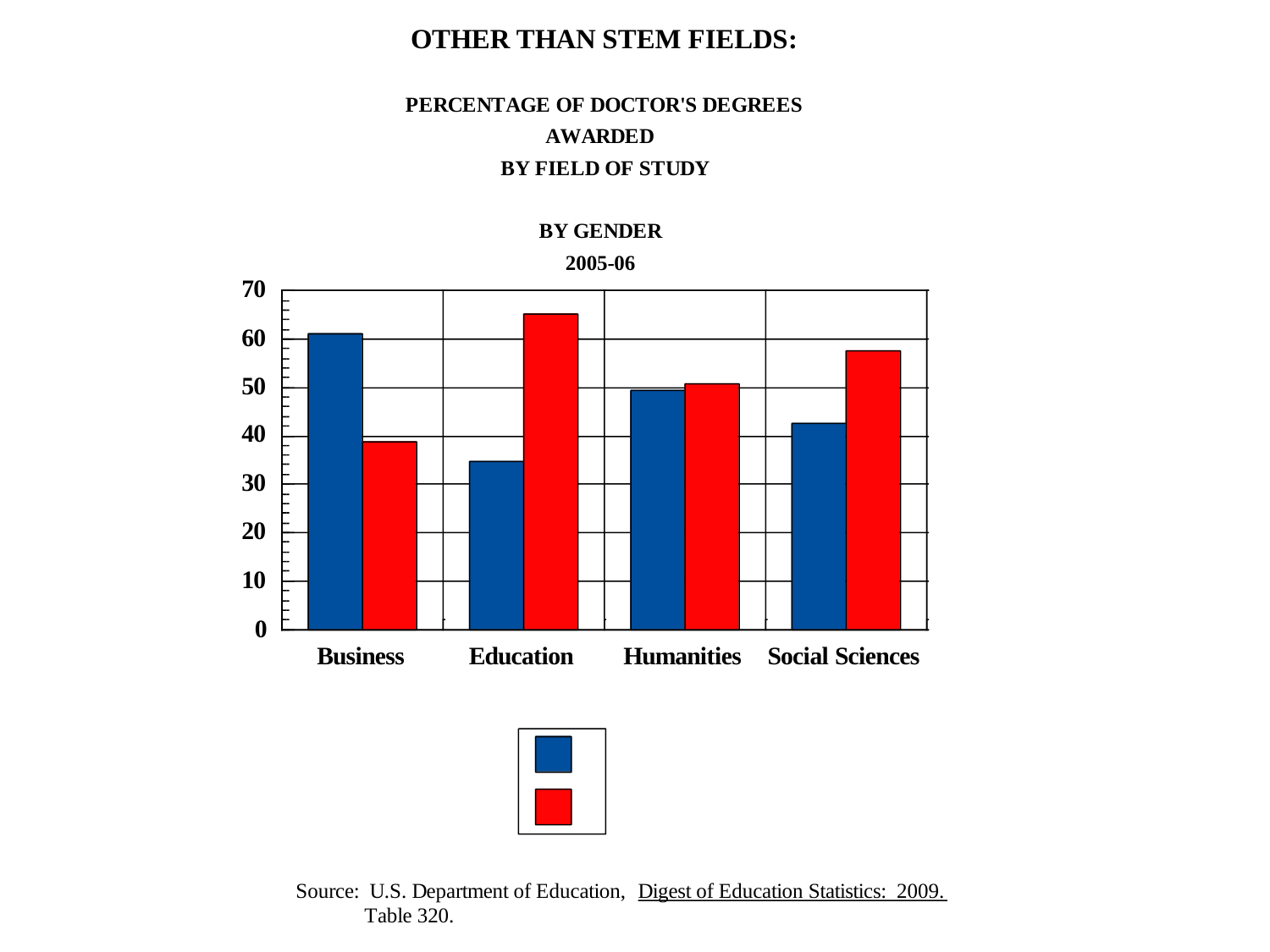## **DOCTORATE DEGREES AWARDED, BY FIELD MATHEMATICS**

#### **BY GENDER**

**1949-50 to 2007-08**



Source: U.S. Department of Education, Digest of Education Statistics: 2009, Table  $312$ .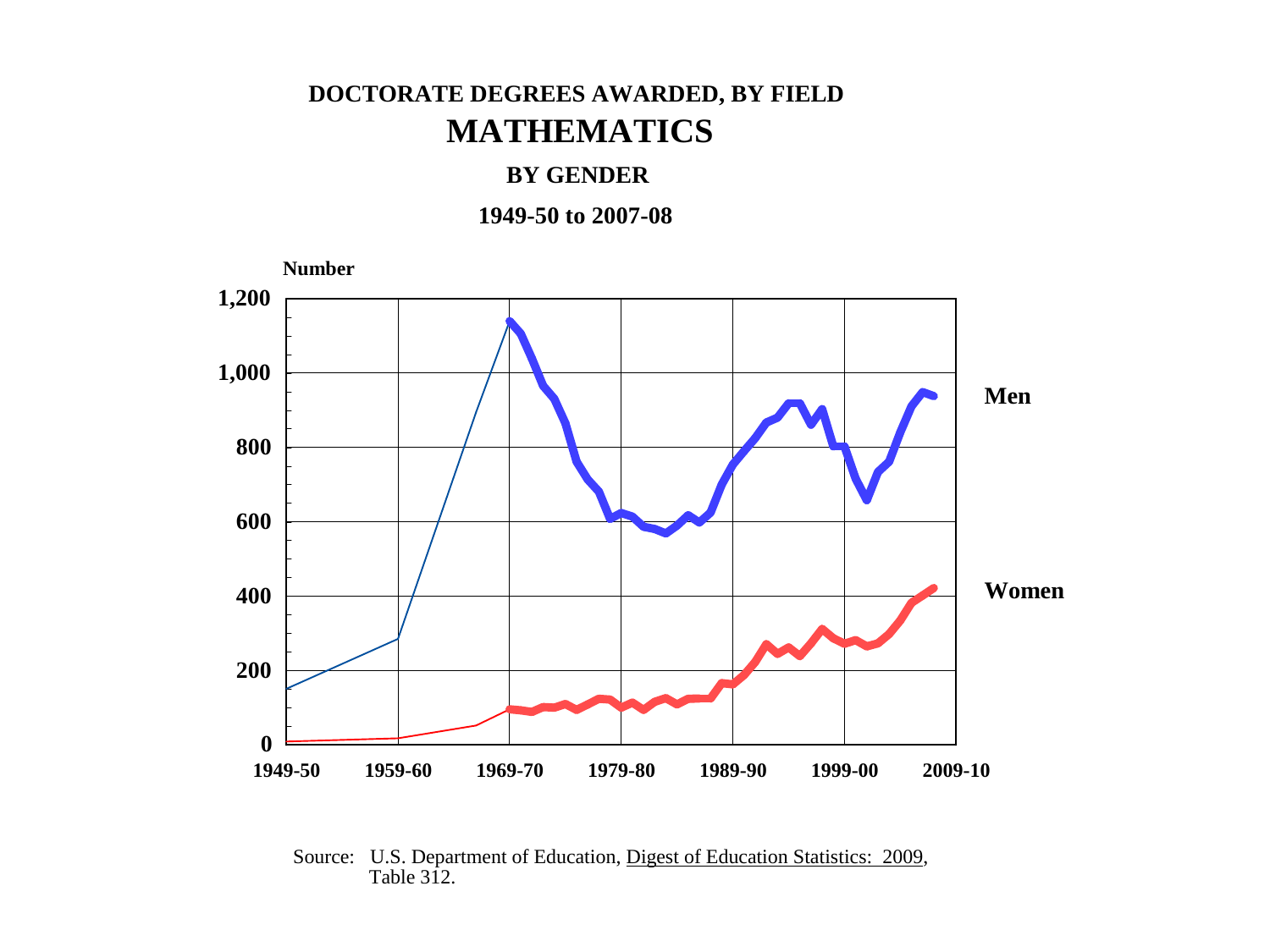#### **MASTER'S DEGREES AWARDED, BY FIELD**

## **MATHEMATICS**

#### **BY GENDER**



Source: U.S. Department of Education, Digest of Education Statistics: 2009, Table  $3\overline{1}2$ .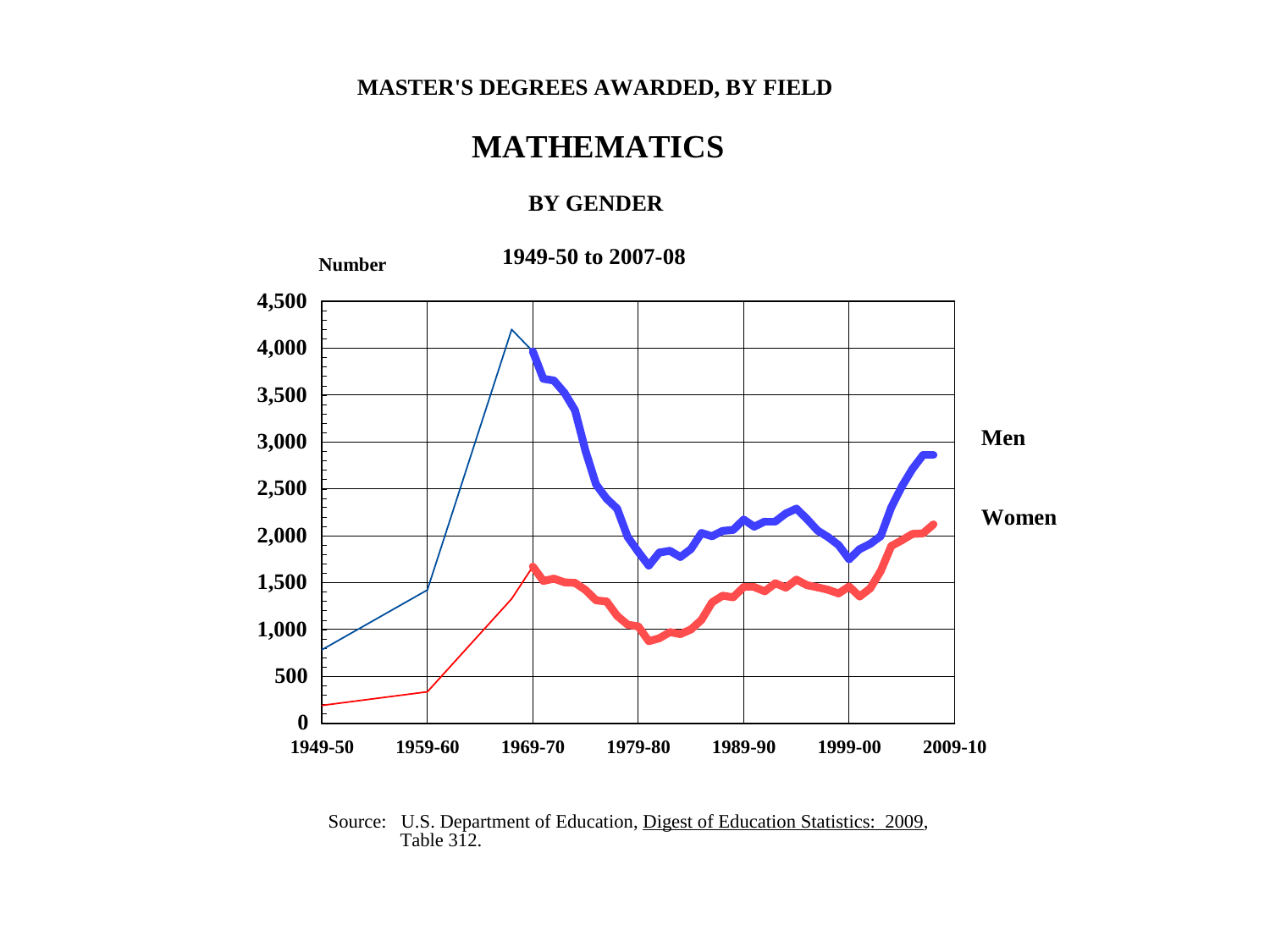#### **BACHELOR'S DEGREES AWARDED, BY FIELD**

### **MATHEMATICS**

#### **BY GENDER**





Source: U.S. Department of Education, Digest of Education Statistics: 2009, Table  $3\overline{1}2$ .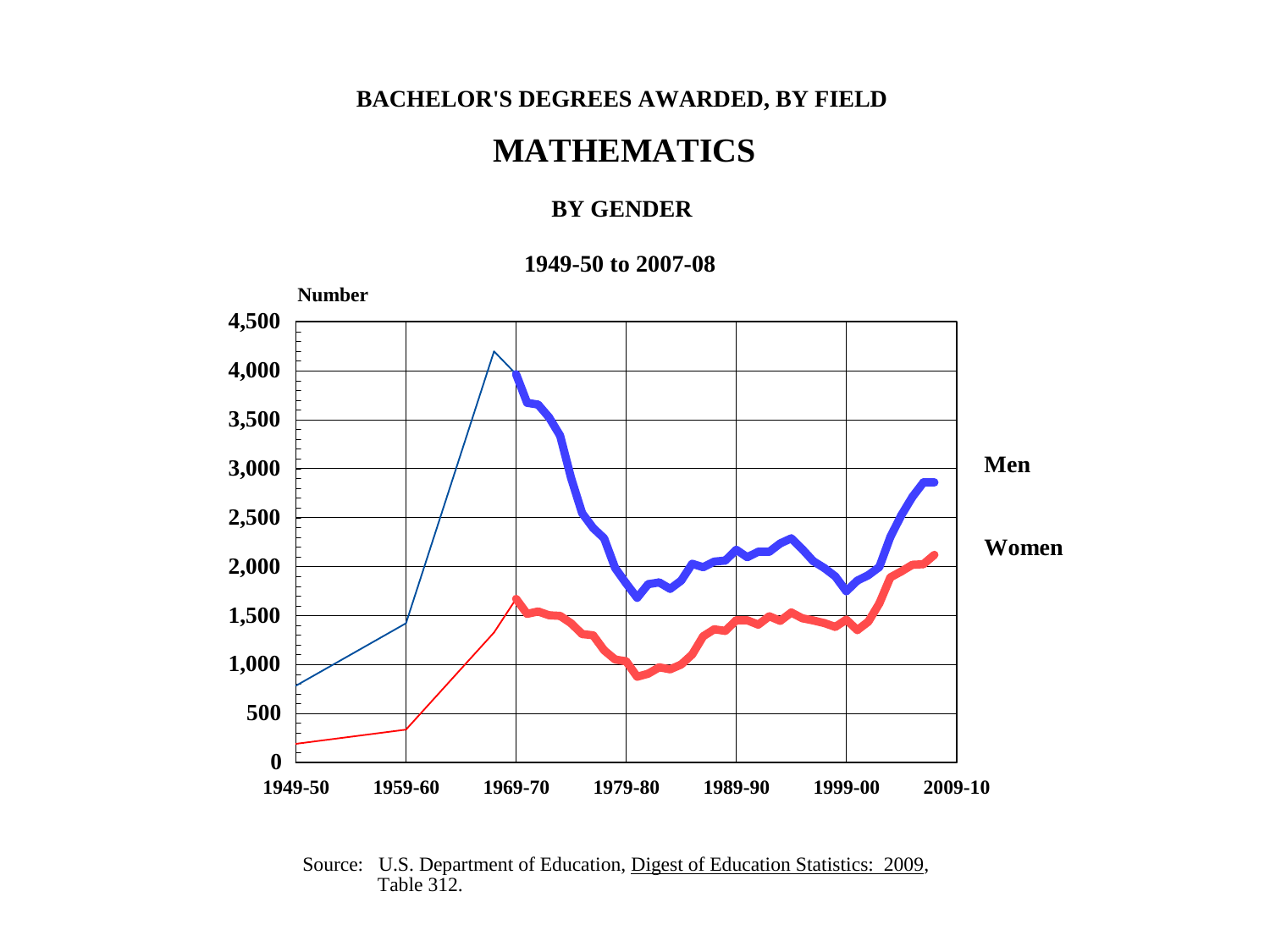### **PERCENTAGE OF DEGREES IN MATHEMATICS**

#### **AWARDED TO WOMEN**

**1949-50 to 2007-08**



Source: U.S. Department of Education, Digest of Education Statistics: 2009, Table  $3\overline{1}2$ .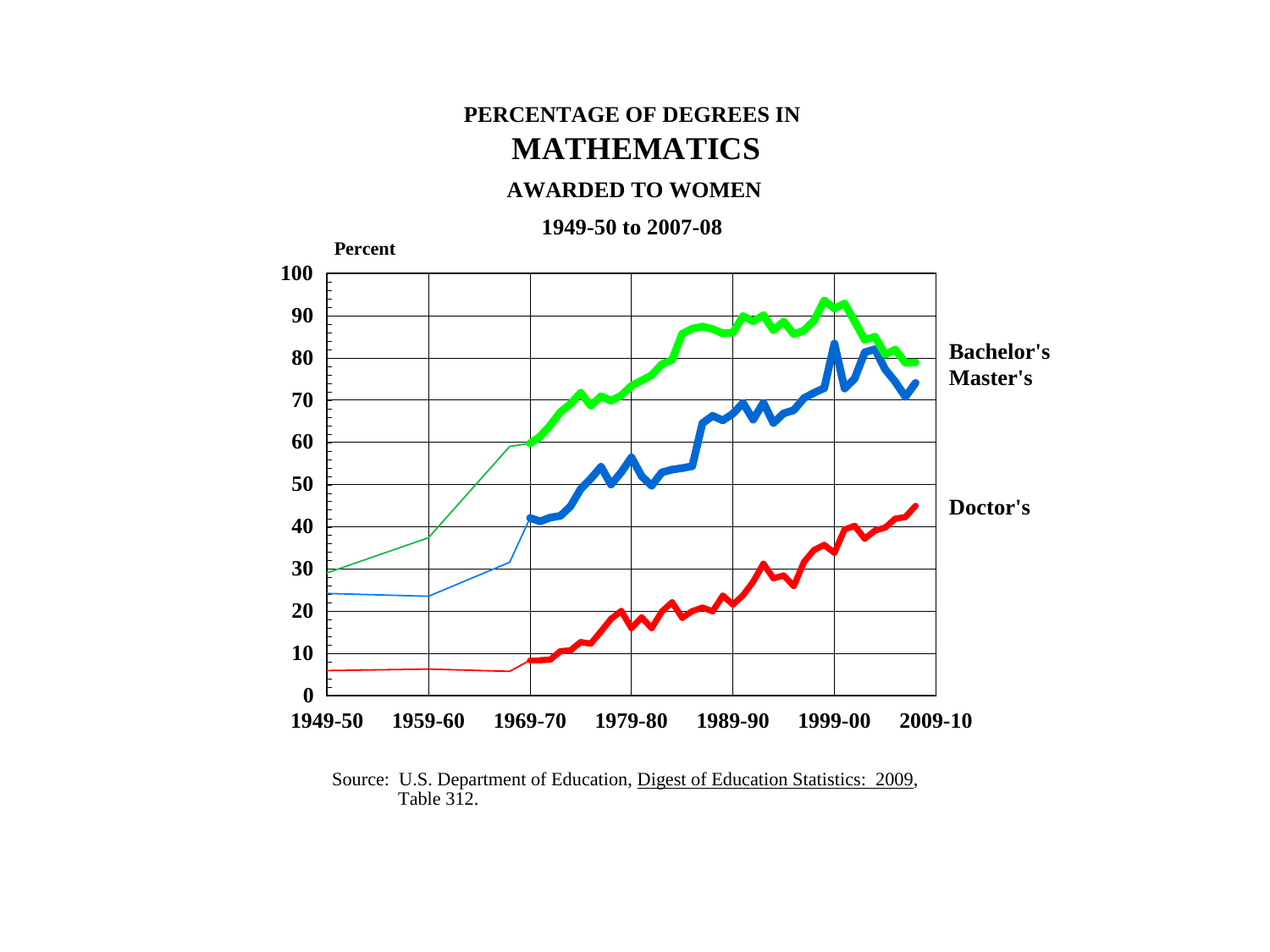#### **PERCENTAGE OF DEGREES IN**

## **ENGINEERING**

#### **AWARDED TO WOMEN**



Table  $3\overline{1}2$ .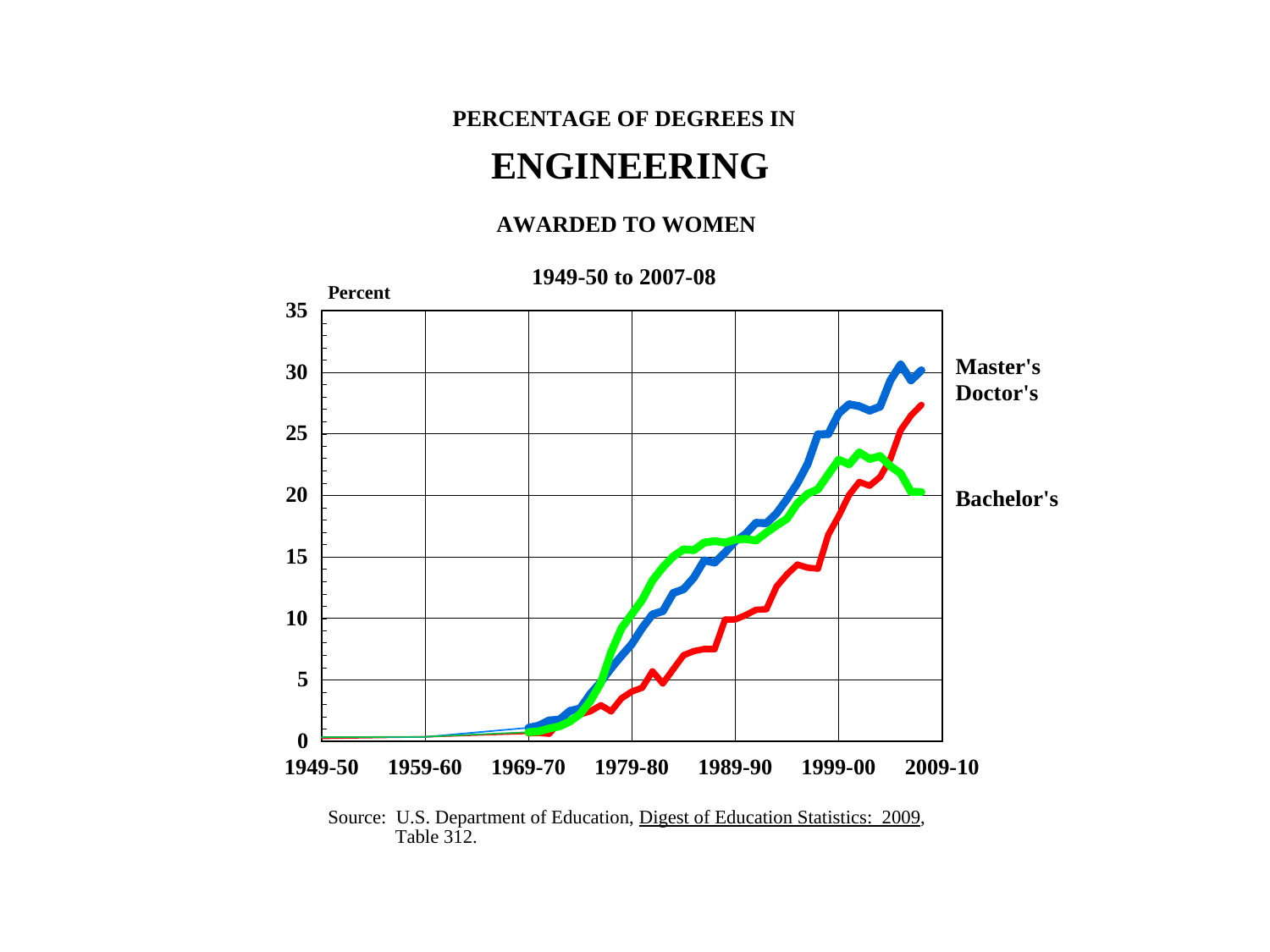#### **PERCENTAGE OF DEGREES IN**

#### **COMPUTER AND INFORMATION TECHNOLOGY**

#### **AWARDED TO WOMEN**



Source: U.S. Department of Education, Digest of Education Statistics: 2009, Table 303

.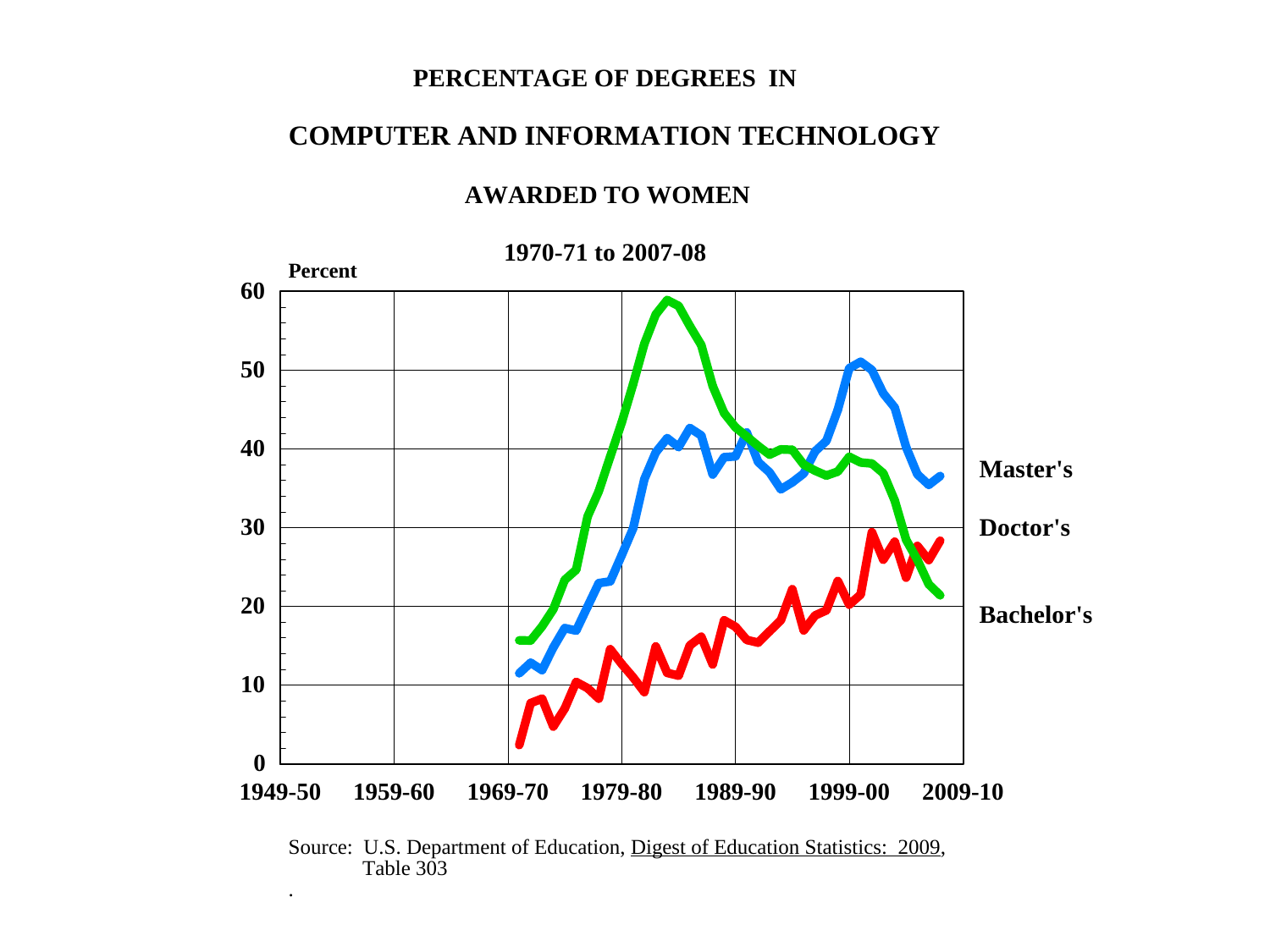#### **MATHEMATICS SAT SCORES, BY GENDER**

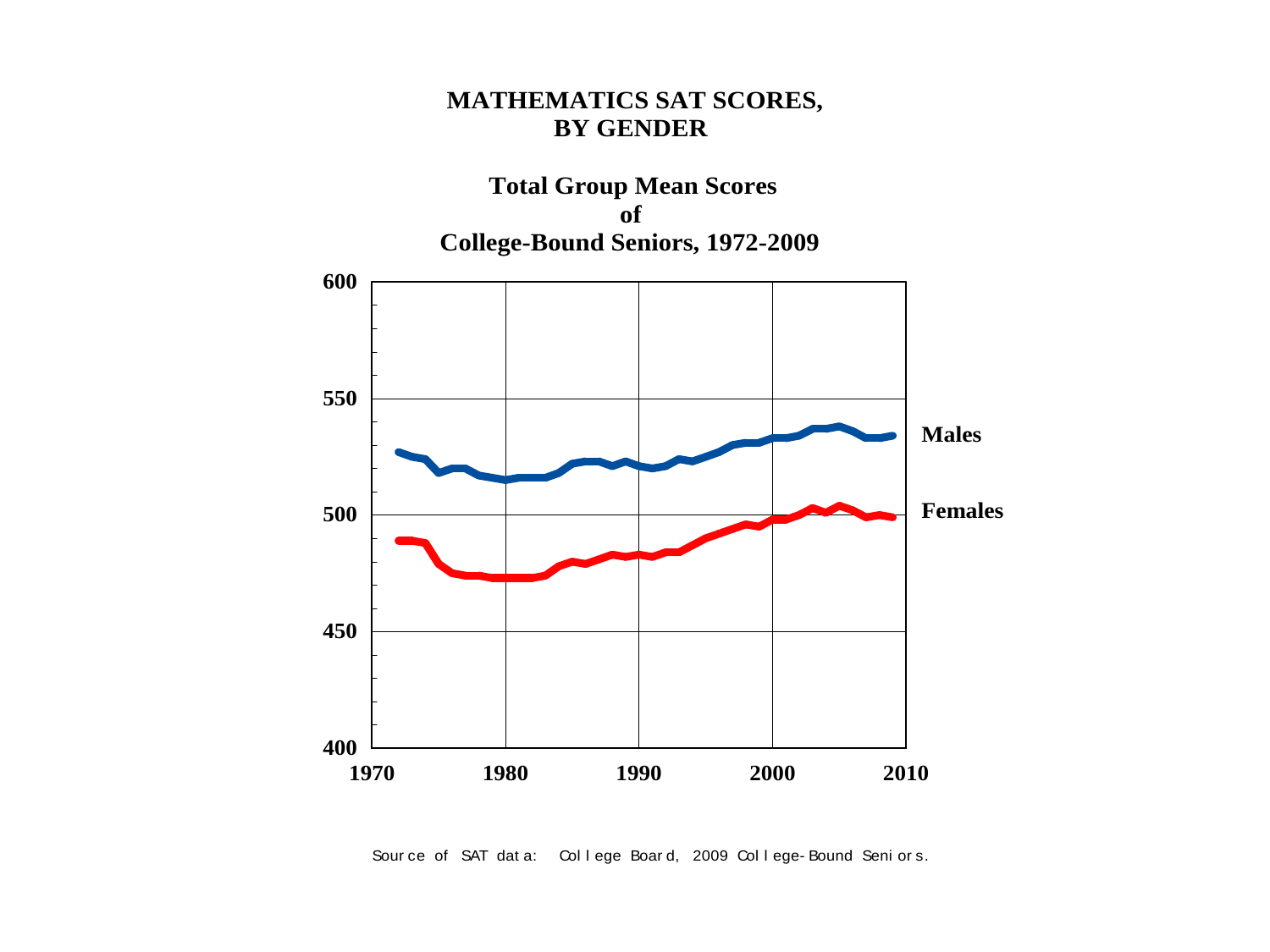### **MATHEMATICS SAT SCORES: FEMALE PERCENTAGE OF MALE SCORE Total Group Mean Scores of College-Bound Seniors, 1972-2009**



Sour ce of SAT dat a: College Board, 2009 College-Bound Seni or s.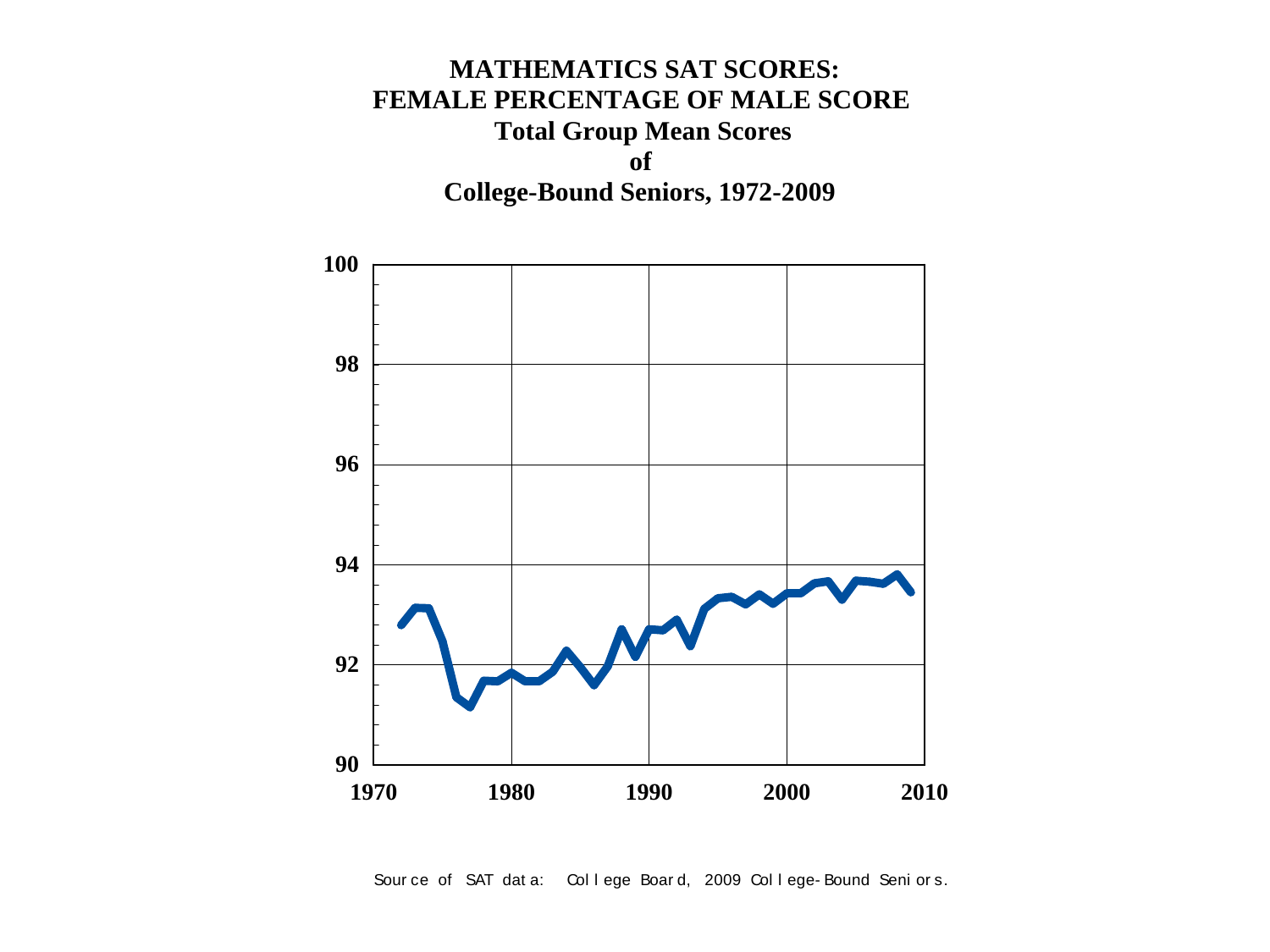#### **DISTRIBUTION OF 2009 COLLEGE-BOUND SENIORS BY LEVEL OF SAT SCORE:**

#### **MATHEMATICS**

#### **BY GENDER**



**Source: College Board, 2009 College-Bound Seniors.**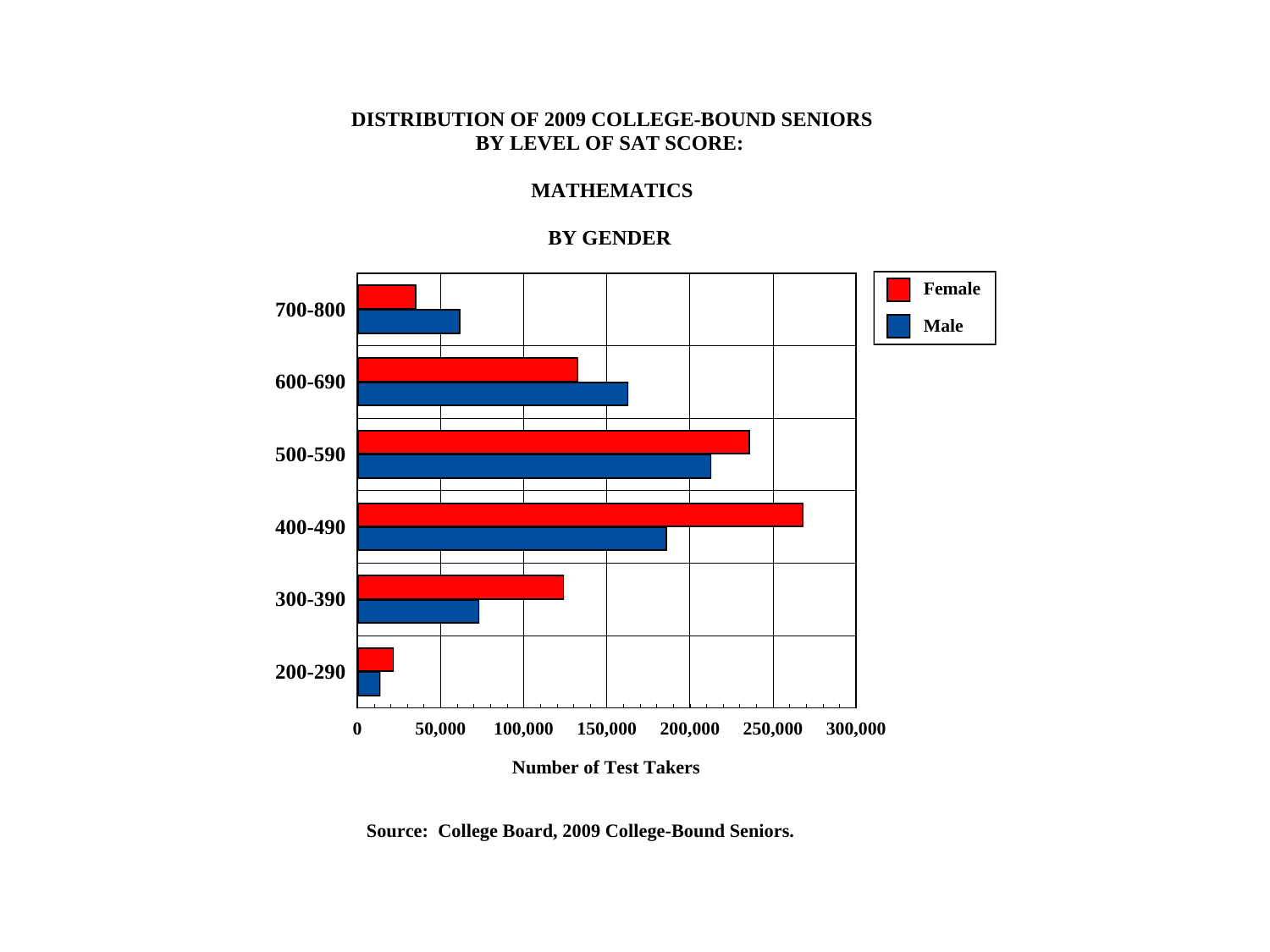#### **GENDER GAP IN SAT SCORES: MATHEMATICS**

#### **BY GENDER, BY ETHNICITY**



**Average SAT Mathematics Score**

**Source: College Board, 2009 College-Bound Seniors.**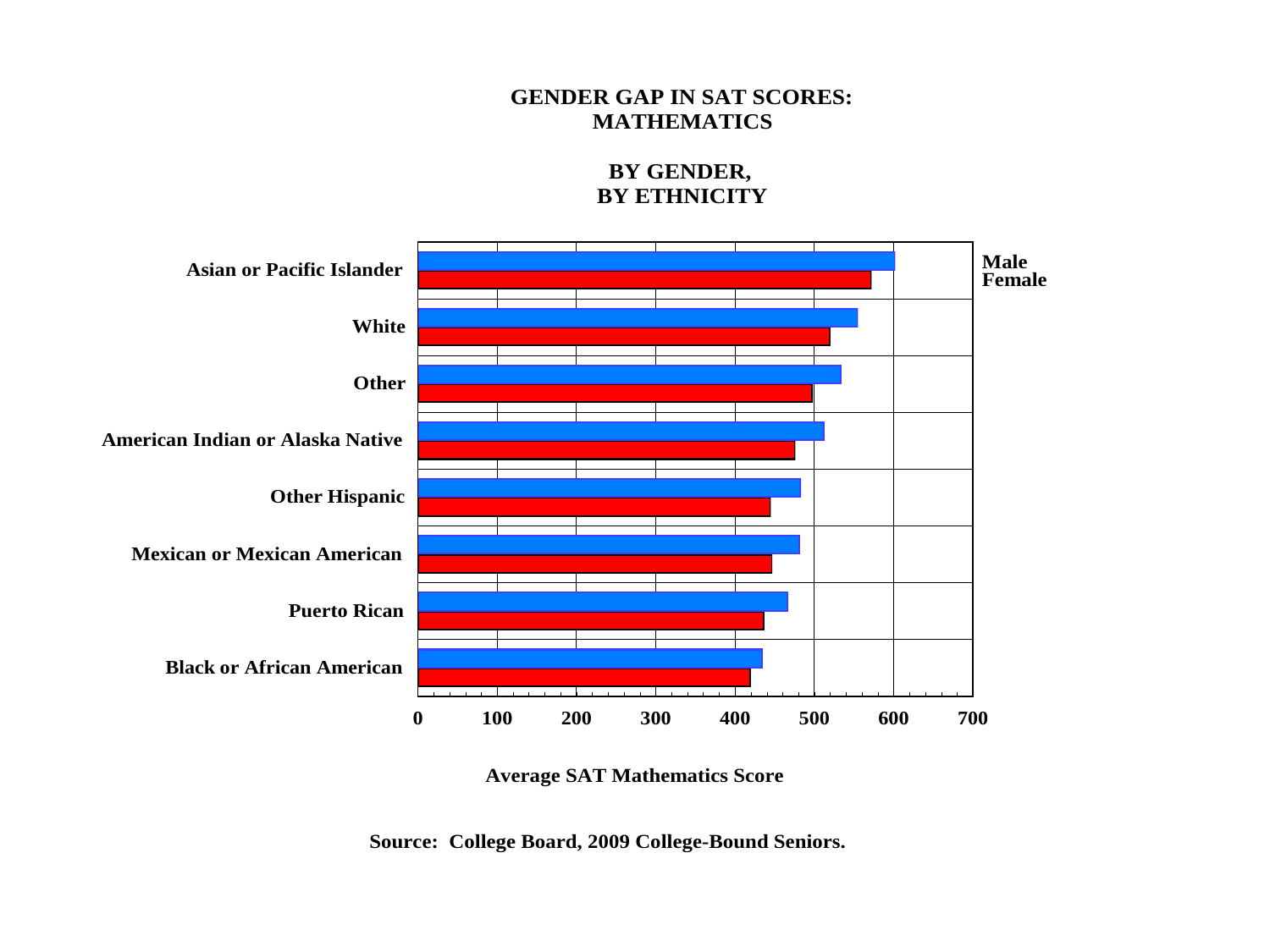#### **GENDER GAP IN SAT SCORES: MATHEMATICS**

#### **FEMALE PERCENTAGE OF MALE SCORES, BY ETHNICITY**



**Source: College Board, 2009 College-Bound Seniors.**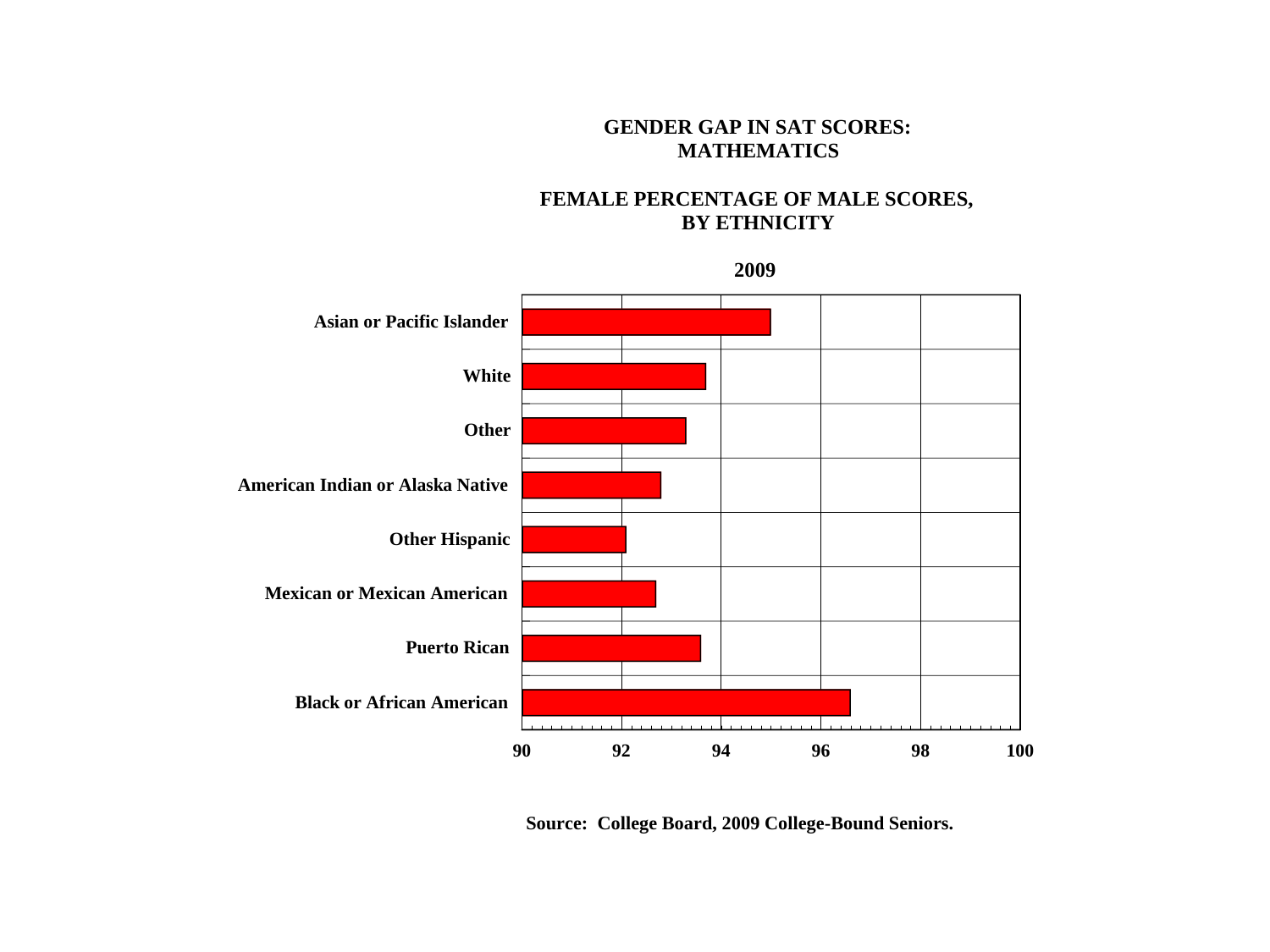## NATIONAL POLICIES

- Policies to promote competitiveness
- Policies to promote STEM education
- Policies to overcome the gender gap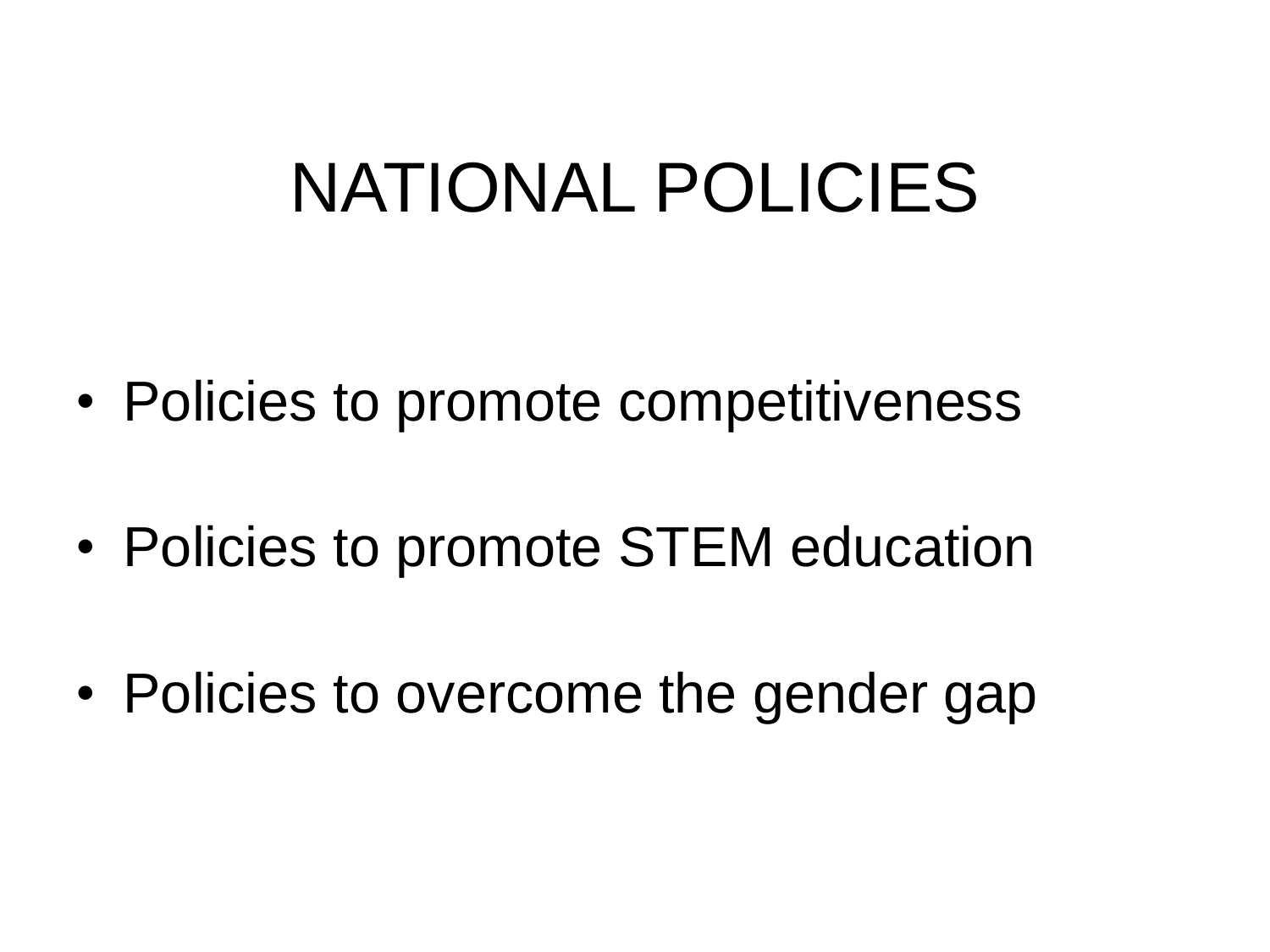## POLICIES AND PROJECTS TO PROMOTE STEM EDUCATION:

- Finland Fostering curiosity, understanding and enthusiasm
- Britain Science ambassadors
- European Union Cooperation with industry
- Belgium Science website for youth
- Flanders Touring mobile science van
- US NASA send student experiments into space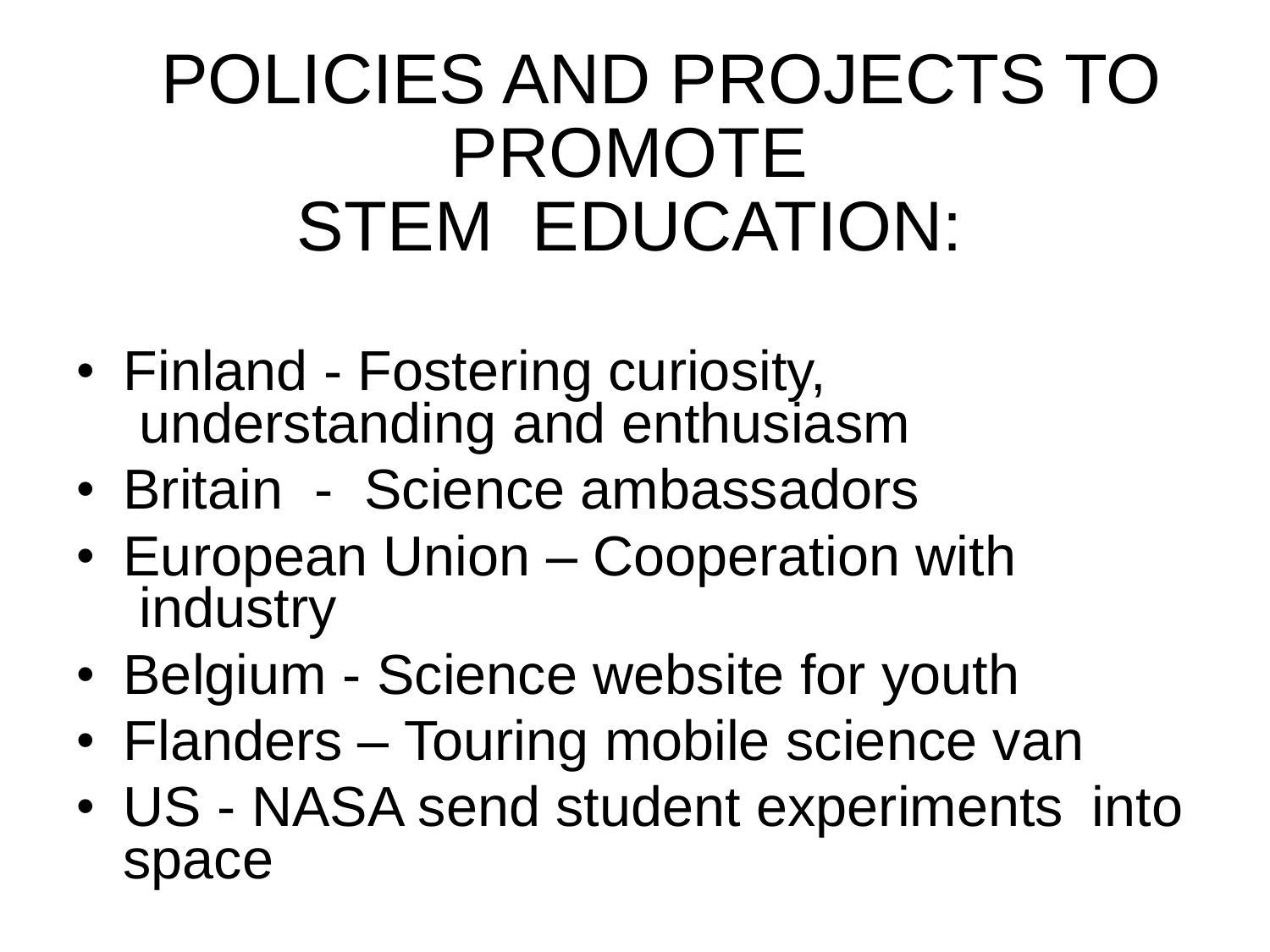